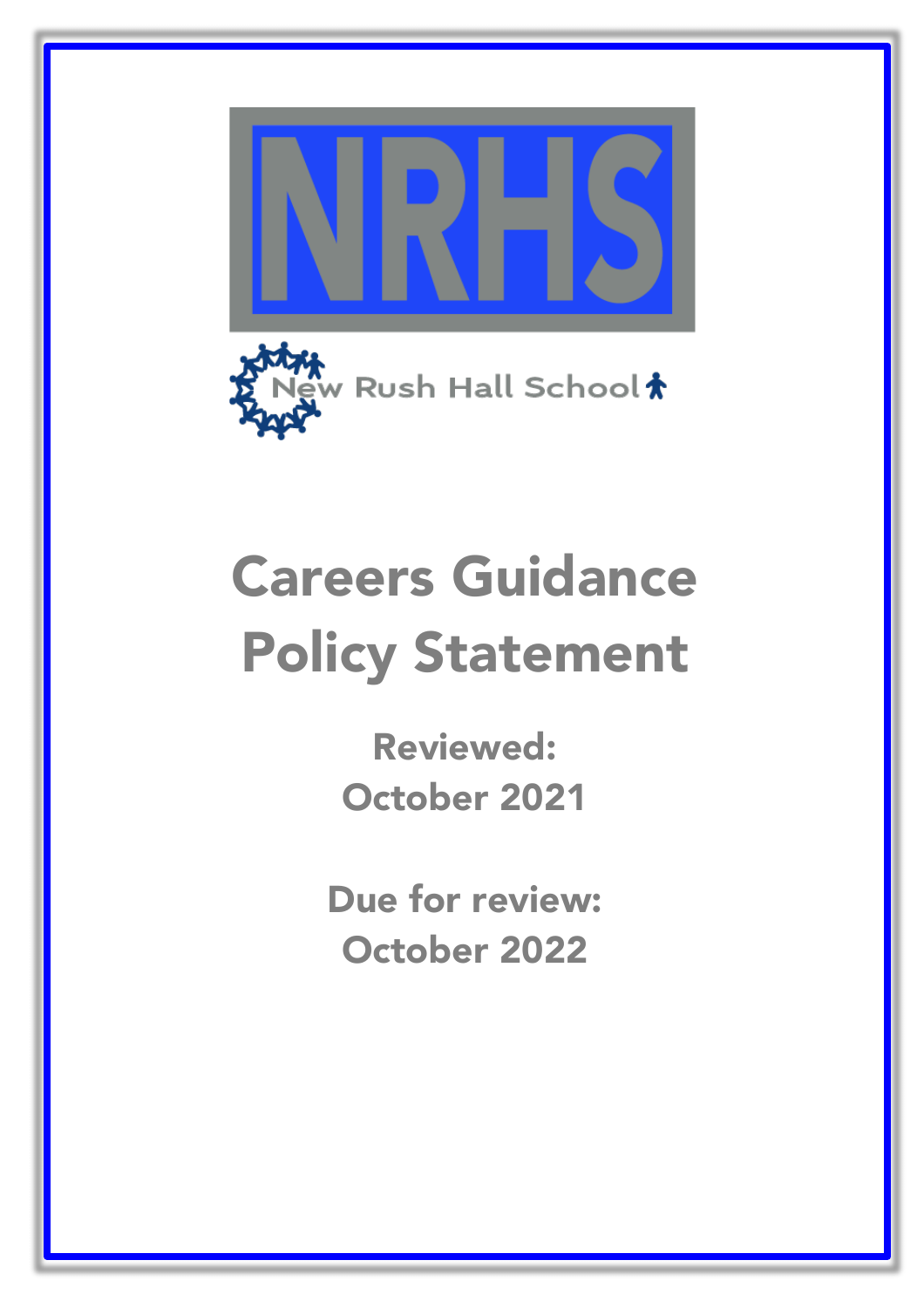| <b>CONTENTS</b>                   |                |
|-----------------------------------|----------------|
| <b>INTRODUCTION</b>               | 3              |
| PUPIL ENTITLEMENT                 | 3              |
| PARENTAL INVOLVEMENT              | 3              |
| DELIVERY OF THE CAREERS PROGRAMME | 4              |
| <b>CAREERS FAIR</b>               | $\overline{4}$ |
| <b>CAREER GUIDANCE MEETINGS</b>   | 4              |
| NEEDS-BASED REFERRAL              | 4              |
| <b>SELF-REFERRAL</b>              | 4              |
| <b>CAREER INFORMATION</b>         | 5              |
| <b>EXTERNAL PROVIDERS</b>         | 5              |
| <b>STAFF DEVELOPMENT</b>          | 5              |
| <b>RESOURCES</b>                  | 5              |
| <b>EMPLOYER LINKS</b>             | 5              |
| <b>EQUAL OPPORTUNITIES</b>        | 5              |
| <b>MONITORING AND EVALUATION</b>  | 5              |
| <b>REFERENCES</b>                 | 5              |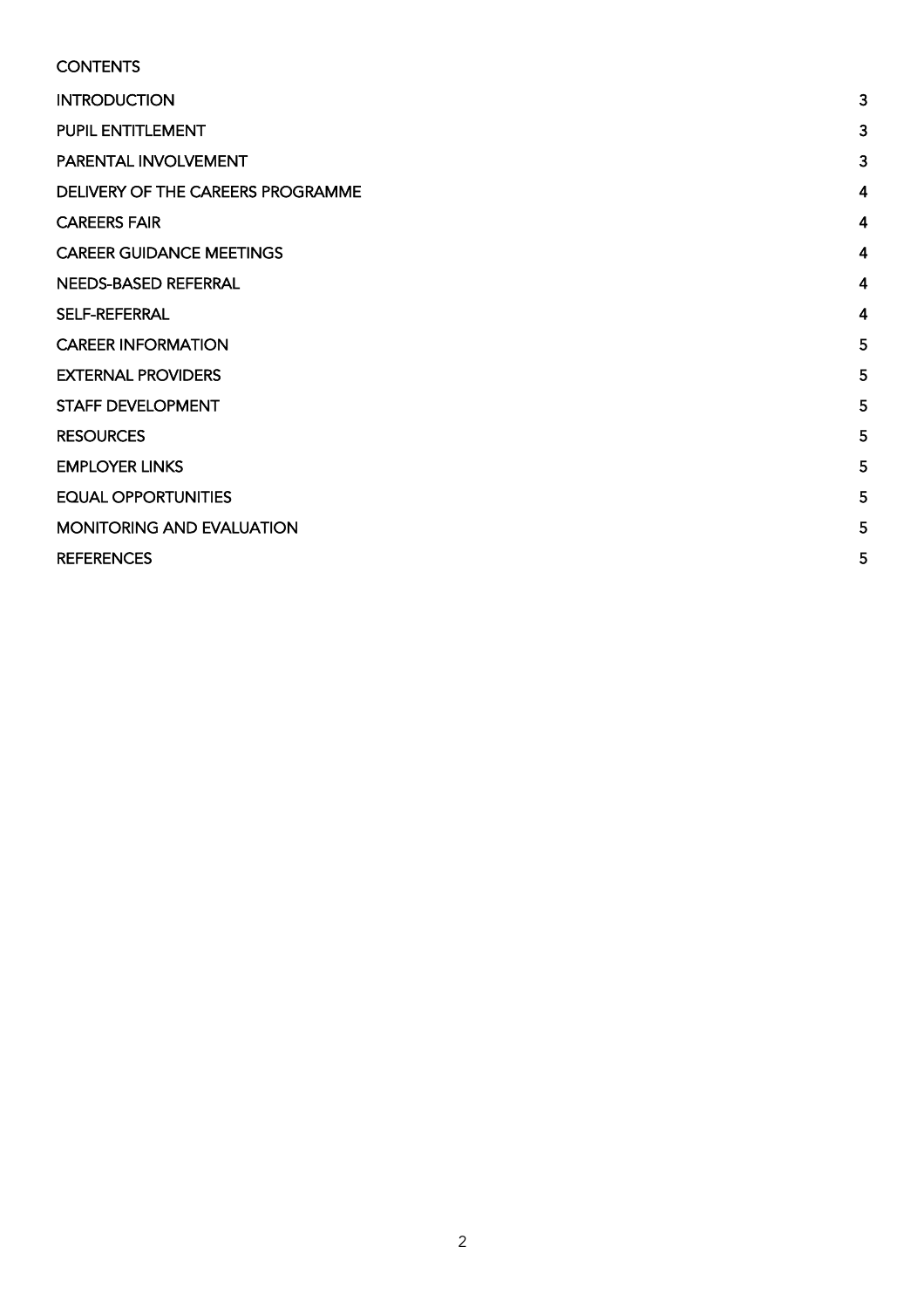# **INTRODUCTION**

Careers education, information and guidance (CEIAG) is an essential part of the support we offer to pupils at New Rush Hall School (NRHS). Effective career support can help to prepare young people for the opportunities, responsibilities and experiences of life; it can help them make decisions and manage transitions as learners and workers. As options for young people become more varied and complex, it is vital that we support them to develop the knowledge and skills they need to make informed choices for their future. As a result, the careers programme has a whole school remit designed to complement the rest of the school curriculum with a specific focus of meeting the needs of young people within a special school setting.

This policy statement sets out the school's arrangements for managing the Careers Education Information and Guidance (CEIAG) offer to pupils at the school for the purpose of giving information about the providers education or training offer. This complies with the school's legal obligations under Section 42B of the Education Act 1997.

# Careers Lead:

Jamie Thomas – CEIAG Co-ordinator

Contact Information: The Hub, New Rush Hall School Fencepiece Road Hainault Ilford Essex IG6 2LB

Tel: 020 8501 3951 Email: jamiethomas@nrhs.redbridge.sch.uk

# PUPIL ENTITLEMENT

During their time at NRHS, all pupils can expect:

- The support they need to make the right choices in Years 9 11.
- Access to up-to-date and unbiased information on future learning and training, careers and labour market information.
- Support to develop the self-awareness and career management skills needed for the future.
- Termly World of Work Events to include assemblies, careers talk, projects and visits.
- To hear from a range of education and training providers, including colleges, universities and apprenticeship organisations; this could include visits and taster days, as well as assemblies, guess speakers and personalised meetings at school.
- The opportunity to relate what they learn in lessons to their life and career beyond school
- The opportunity to talk through their career and educational choices with staff including form tutors, mentors, Senior Leadership Team and the CEIAG Co-ordinator.
- Access 1-1 guidance with a trained, impartial careers adviser, by appointment; this is available to pupils of any year group. A meeting with an adviser independent of the school can also be requested.
- The school keeps Parents/Carers informed of their progress and provides Parents/Carers with information to support pupils' career planning and decision-making. Parents/Carers can attend careers meetings, by prior arrangement.
- To be asked their views about the service they have received to ensure that the service continues to meet the needs of the pupils.

#### PARENTAL INVOLVEMENT

Pupils do not make career decisions in isolation and Parents/Carers can have a substantial impact, as well as a clear interest in the right outcomes for their child. NRHS is keen to foster Parental/Carer involvement in the careers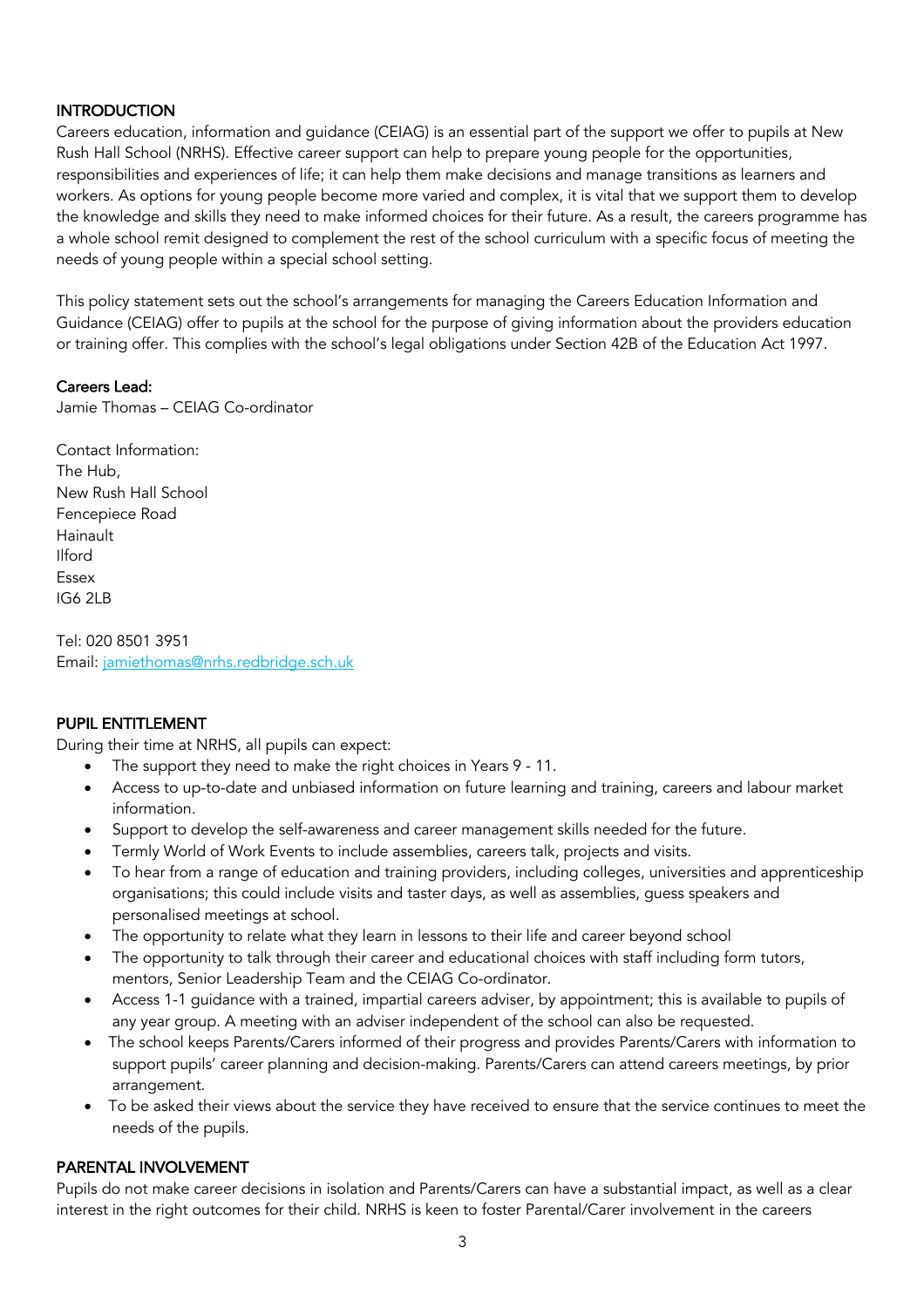programme, wherever possible.

Parents/Carers are invited into school to discuss their child's progress during Parents Evenings. They are also invited to meet with the CEIAG Co-ordinator if their child would like them to. In readiness for these events, pupils' career aspirations are collected by CEIAG Co-ordinator to allow discussions around progress relating to next steps and career planning.

Representatives of the careers team, as well as education and training providers, attend events for specific year groups.

Parents/Carers are kept up to date with career-related events and activities affecting their child. With the pupil's agreement, a copy of the action plan from 1-1 careers meetings will be sent home. Parents/Carers are also welcome to contact the CEIAG Co-ordinator at school, should they have any questions or concerns.

# DELIVERY OF THE CAREERS PROGRAMME

Throughout Years 7 - 9, all pupils will have had the opportunity to:

- Be introduced to career resources to help them understand their preferences and the options open to them.
- Develop their self-awareness.
- Hear from or talk to representatives from the world of work.
- Receive support to make the right KS4/GCSE choices, including assemblies, Parents events and meetings with senior staff and personalised careers meeting.

Throughout Years 10 - 11

- Preparing CVs, application forms.
- Develop interview techniques in preparation for mock business interviews.
- Gain a comprehensive understanding of Post-16 options.
- Have access to after-school support sessions with PC access.
- Get support to write a personal statement for Post-16 applications.
- To increase aspirations through a range of university visits, open days and guest speakers.

#### CAREERS FAIR

Each year, the school's Careers Fair will provide pupils of all year groups a chance to meet and talk to employers and learn more about what work is like and what it takes to be successful in the workplace. The day includes a range of stalls enabling pupils to explore the endless possibilities of life after school.

#### CAREER GUIDANCE MEETINGS

Pupils are entitled to appropriate guidance to meet their individual needs. All pupils at school can request an appointment with the CEIAG Co-ordinator, although Year 10 & 11 will have termly appointments. Pupils are identified for careers meetings based on need and through self-referral.

#### NEEDS-BASED REFERRAL

The referral procedure works as follows:

For those pupils identified as being at risk of NEET, further interventions are arranged as appropriate for each pupil. This support could include visits to colleges and training providers, contact with Parents/Carers, support from other agencies and ongoing contact as the pupils leaves school.

#### SELF-REFERRAL

Given the nature of our school community all pupils will receive personalised careers meetings, that being said, a pupil can self-refer at any point via the CEIAG Co-ordinator.